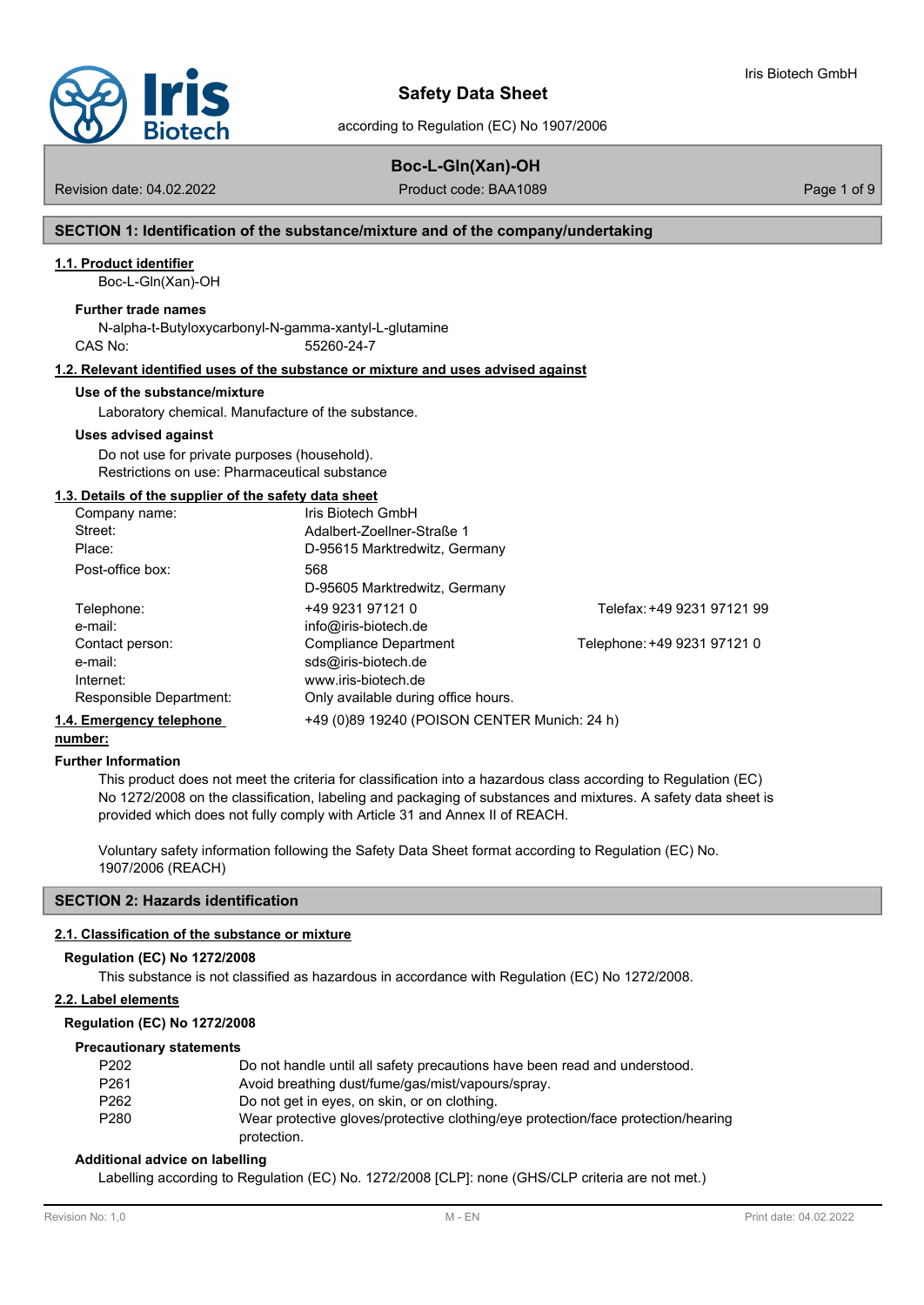

according to Regulation (EC) No 1907/2006

## **Boc-L-Gln(Xan)-OH**

Revision date: 04.02.2022 **Product code: BAA1089** Page 2 of 9

Warning - substance not yet tested completely.

## **2.3. Other hazards**

Product is not dust explosive in its original delivery form. The addition of particulate matter, however, results in a dust explosion risk.

## **SECTION 3: Composition/information on ingredients**

## **3.1. Substances**

## **Chemical characterization**

N-alpha-t-Butyloxycarbonyl-N-gamma-xantyl-L-glutamine Sum formula: C23H26N2O6

Molecular weight: 426.47 g/mol

## **Hazardous components**

none (according to Regulation (EC) No 1907/2006 (REACH))

## **SECTION 4: First aid measures**

## **4.1. Description of first aid measures**

#### **General information**

In case of accident or unwellness, seek medical advice immediately (show directions for use or safety data sheet if possible).

In all cases of doubt, or when symptoms persist, seek medical advice.

## **After inhalation**

Provide fresh air. Remove casualty to fresh air and keep warm and at rest. In case of irregular breathing or respiratory arrest provide artificial respiration.

#### **After contact with skin**

Wash with plenty of water. Take off contaminated clothing and wash it before reuse. After contact with skin, wash immediately with plenty of water and soap.

#### **After contact with eyes**

Rinse immediately carefully and thoroughly with eye-bath or water. If product gets into the eye, keep eyelid open and rinse immediately with large quantities of water, for at least 5 minutes. Subsequently consult an ophthalmologist.

#### **After ingestion**

Rinse mouth thoroughly with water. Never give anything by mouth to an unconscious person or a person with cramps.

## **4.2. Most important symptoms and effects, both acute and delayed**

No information available.

## **4.3. Indication of any immediate medical attention and special treatment needed**

Treat symptomatically.

## **SECTION 5: Firefighting measures**

## **5.1. Extinguishing media**

#### **Suitable extinguishing media**

Co-ordinate fire-fighting measures to the fire surroundings. Water spray. alcohol resistant foam. Dry extinguishing powder. Sand.

## **Unsuitable extinguishing media**

High power water jet.

## **5.2. Special hazards arising from the substance or mixture**

Non-flammable. Thermal decomposition can lead to the escape of irritating gases and vapours.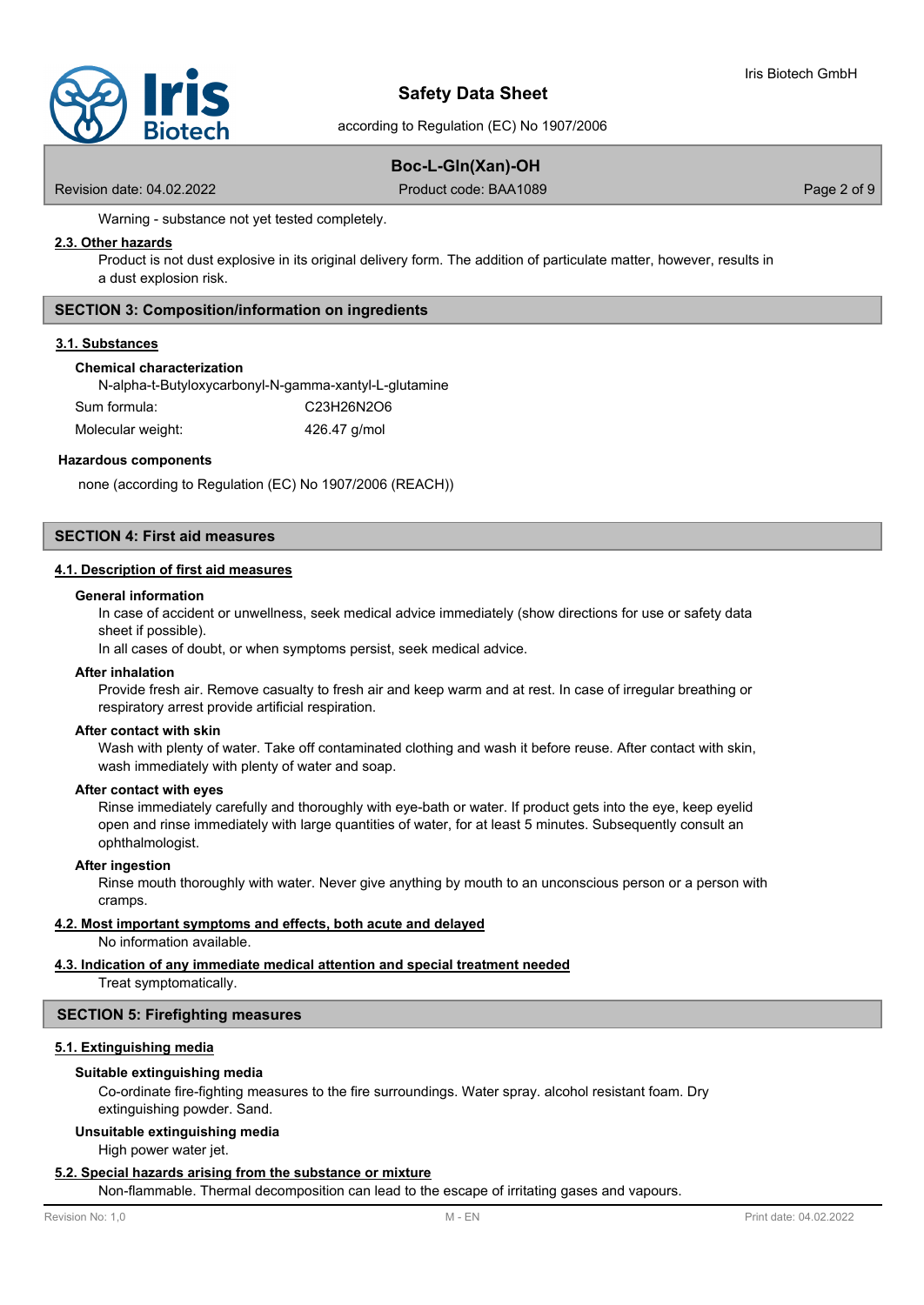

according to Regulation (EC) No 1907/2006

## **Boc-L-Gln(Xan)-OH**

Revision date: 04.02.2022 **Product code: BAA1089** Page 3 of 9

In case of fire may be liberated: Carbon dioxide (CO2). Carbon monoxide (CO). Nitrogen oxides (NOx).

## **5.3. Advice for firefighters**

In case of fire: Wear self-contained breathing apparatus.

## **Additional information**

Usual measures for fire prevention.

## **SECTION 6: Accidental release measures**

## **6.1. Personal precautions, protective equipment and emergency procedures**

#### **General advice**

Provide adequate ventilation. Avoid breathing dust/fume/gas/mist/vapours/spray.

Avoid contact with skin, eyes and clothes.

Wear personal protection equipment.

In case of fire: Evacuate area.

## **For non-emergency personnel**

Take up carefully when dry.

#### **For emergency responders**

Take up mechanically, placing in appropriate containers for disposal. Take up dust-free and set down dust-free.

#### **6.2. Environmental precautions**

Do not allow to enter into soil/subsoil. Do not allow to enter into surface water or drains.

#### **6.3. Methods and material for containment and cleaning up**

#### **For cleaning up**

Take up mechanically.

## **Other information**

Take up mechanically, placing in appropriate containers for disposal. Avoid dust formation. Clear contaminated areas thoroughly.

## **6.4. Reference to other sections**

Safe handling: see section 7 Personal protection equipment: see section 8 Disposal: see section 13

Treat the recovered material as prescribed in the section on waste disposal.

## **SECTION 7: Handling and storage**

## **7.1. Precautions for safe handling**

## **Advice on safe handling**

Provide adequate ventilation. Avoid breathing dust/fume/gas/mist/vapours/spray. Avoid contact with skin, eyes and clothes.

## **Advice on protection against fire and explosion**

Usual measures for fire prevention.

## **Advice on general occupational hygiene**

Take off contaminated clothing. Wash hands before breaks and after work. When using do not eat, drink, smoke, sniff. Avoid contact with skin, eyes and clothes. Provide adequate ventilation.

## **7.2. Conditions for safe storage, including any incompatibilities**

## **Requirements for storage rooms and vessels**

Keep container tightly closed in a cool, well-ventilated place. Handle and store contents under inert gas. Protect from moisture. storage temperature: -20°C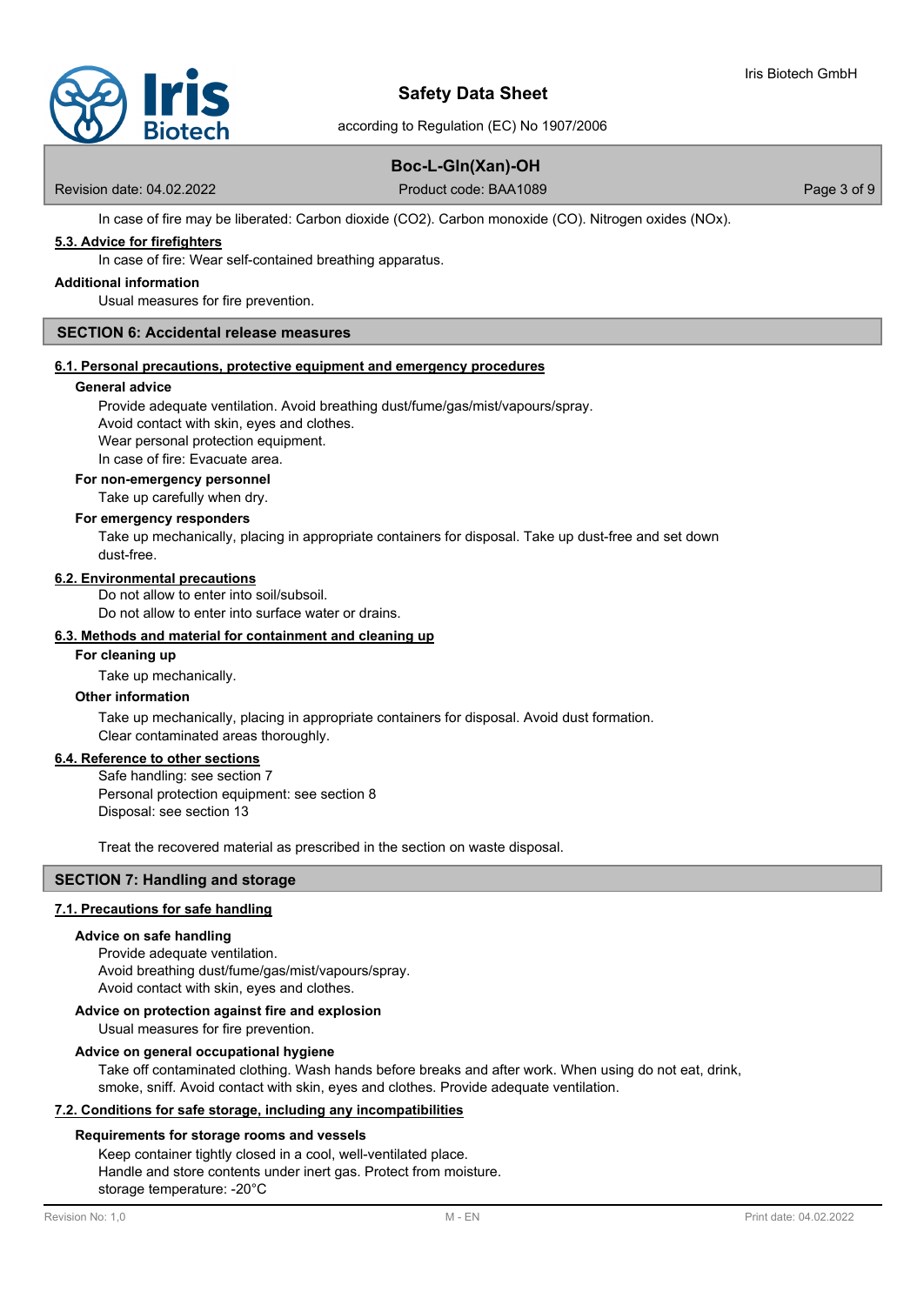according to Regulation (EC) No 1907/2006

## **Boc-L-Gln(Xan)-OH**

Revision date: 04.02.2022 **Product code: BAA1089** Page 4 of 9

## **Hints on joint storage**

No special measures are necessary.

## **7.3. Specific end use(s)**

Apart from the uses mentioned in section 1.2 no other specific uses are stipulated.

## **SECTION 8: Exposure controls/personal protection**

## **8.1. Control parameters**

## **Additional advice on limit values**

To date, no national critical limit values exist.

## **8.2. Exposure controls**

## **Appropriate engineering controls**

The receiver of our product is singularly responsible for adhering to existing laws and regulations.

## **Individual protection measures, such as personal protective equipment**

## **Eye/face protection**

Wear eye/face protection.

Tightly fitting safety goggles. Face shield (8-inch minimum). Use equipment for eye protection tested and approved under appropriate government standards such as NIOSH (US) or EN 166(EU).

#### **Hand protection**

When handling with chemical substances, protective gloves must be worn with the CE-label including the four control digits. The quality of the protective gloves resistant to chemicals must be chosen as a function of the specific working place concentration and quantity of hazardous substances. For special purposes, it is recommended to check the resistance to chemicals of the protective gloves mentioned above together with the supplier of these gloves. Wear suitable gloves.

Handle with gloves. Gloves must be inspected prior to use. Use proper glove removal technique (without touching glove's outer surface) to avoid skin contact with this product. Dispose of contaminated gloves after use in accordance with applicable laws and good laboratory practices. Wash and dry hands. The selected protective gloves have to satisfy the specifications of Regulation (EU) 2016/425 and the standard EN 374 derived from it.

#### **Skin protection**

Use of protective clothing.

## **Respiratory protection**

In case of inadequate ventilation wear respiratory protection. If technical exhaust or ventilation measures are not possible or insufficient, respiratory protection must be worn.

Where risk assessment shows air-purifying respirators are appropriate use a full-face respirator with multi-purpose combination (US) or type ABEK (EN 14387) respirator cartridges as a backup to engineering controls. If the respirator is the sole means of protection, use a full-face supplied air respirator. Use respirators and components tested and approved under appropriate government standards such as NIOSH (US) or CEN (EU).

## **Environmental exposure controls**

Discharge into the environment must be avoided.

## **SECTION 9: Physical and chemical properties**

## **9.1. Information on basic physical and chemical properties**

| Physical state:  | Powder            |
|------------------|-------------------|
| Colour:          | white/ whitish    |
| Odour:           | No data available |
| Odour threshold: | not determined    |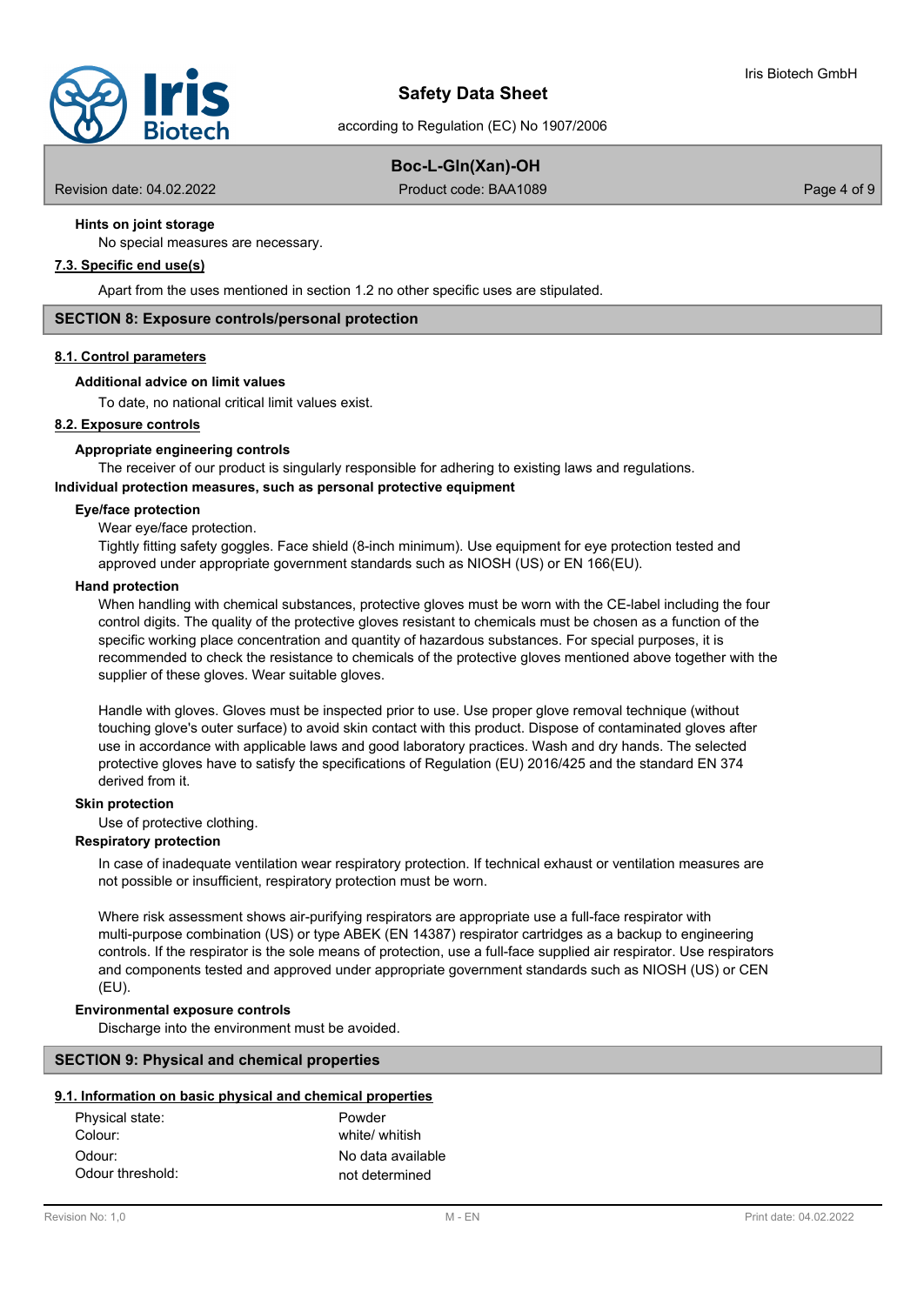

according to Regulation (EC) No 1907/2006

| Boc-L-Gln(Xan)-OH |  |
|-------------------|--|

| Revision date: 04.02.2022 | Product code: BAA1089 | Page 5 of 9 |
|---------------------------|-----------------------|-------------|
|                           |                       |             |

| not determined    |                                                                                                                                                                                                                                                                                                                                                                                                       |
|-------------------|-------------------------------------------------------------------------------------------------------------------------------------------------------------------------------------------------------------------------------------------------------------------------------------------------------------------------------------------------------------------------------------------------------|
| not determined    |                                                                                                                                                                                                                                                                                                                                                                                                       |
|                   |                                                                                                                                                                                                                                                                                                                                                                                                       |
|                   |                                                                                                                                                                                                                                                                                                                                                                                                       |
|                   |                                                                                                                                                                                                                                                                                                                                                                                                       |
|                   |                                                                                                                                                                                                                                                                                                                                                                                                       |
|                   |                                                                                                                                                                                                                                                                                                                                                                                                       |
|                   |                                                                                                                                                                                                                                                                                                                                                                                                       |
|                   |                                                                                                                                                                                                                                                                                                                                                                                                       |
|                   |                                                                                                                                                                                                                                                                                                                                                                                                       |
| not determined    |                                                                                                                                                                                                                                                                                                                                                                                                       |
| not determined    |                                                                                                                                                                                                                                                                                                                                                                                                       |
| not determined    |                                                                                                                                                                                                                                                                                                                                                                                                       |
|                   |                                                                                                                                                                                                                                                                                                                                                                                                       |
| not determined    |                                                                                                                                                                                                                                                                                                                                                                                                       |
|                   |                                                                                                                                                                                                                                                                                                                                                                                                       |
|                   |                                                                                                                                                                                                                                                                                                                                                                                                       |
|                   |                                                                                                                                                                                                                                                                                                                                                                                                       |
|                   |                                                                                                                                                                                                                                                                                                                                                                                                       |
| not applicable    |                                                                                                                                                                                                                                                                                                                                                                                                       |
| not applicable    |                                                                                                                                                                                                                                                                                                                                                                                                       |
| No data available |                                                                                                                                                                                                                                                                                                                                                                                                       |
|                   |                                                                                                                                                                                                                                                                                                                                                                                                       |
|                   |                                                                                                                                                                                                                                                                                                                                                                                                       |
|                   |                                                                                                                                                                                                                                                                                                                                                                                                       |
|                   |                                                                                                                                                                                                                                                                                                                                                                                                       |
|                   |                                                                                                                                                                                                                                                                                                                                                                                                       |
|                   |                                                                                                                                                                                                                                                                                                                                                                                                       |
|                   |                                                                                                                                                                                                                                                                                                                                                                                                       |
|                   |                                                                                                                                                                                                                                                                                                                                                                                                       |
|                   |                                                                                                                                                                                                                                                                                                                                                                                                       |
| No data available |                                                                                                                                                                                                                                                                                                                                                                                                       |
|                   |                                                                                                                                                                                                                                                                                                                                                                                                       |
|                   |                                                                                                                                                                                                                                                                                                                                                                                                       |
| No data available |                                                                                                                                                                                                                                                                                                                                                                                                       |
| not determined    |                                                                                                                                                                                                                                                                                                                                                                                                       |
| not determined    |                                                                                                                                                                                                                                                                                                                                                                                                       |
|                   |                                                                                                                                                                                                                                                                                                                                                                                                       |
|                   | not determined<br>not determined<br>No data available<br>not determined<br>not applicable<br>Product is not dust explosive in its original delivery form. The addition of particulate matter, however, results in<br>not applicable<br>not determined<br>not determined<br>not applicable<br>not determined<br>not determined<br>not determined<br>not determined<br>not determined<br>not determined |

# **SECTION 10: Stability and reactivity**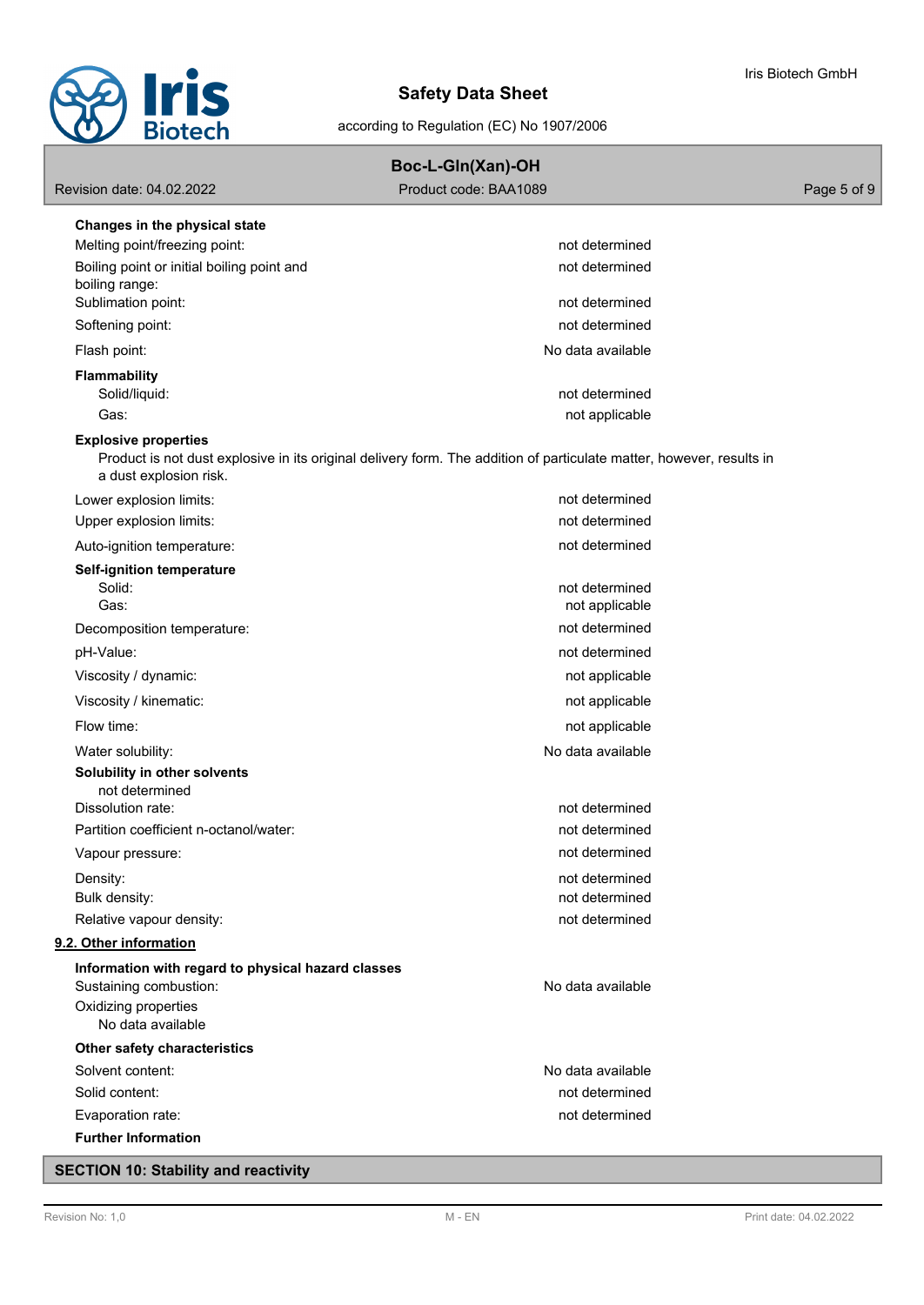

# according to Regulation (EC) No 1907/2006

## **Boc-L-Gln(Xan)-OH**

Revision date: 04.02.2022 **Product code: BAA1089** Page 6 of 9

## **10.1. Reactivity**

No data available

## **10.2. Chemical stability**

Stable under recommended storage conditions.

## **10.3. Possibility of hazardous reactions**

No data available

## **10.4. Conditions to avoid**

Protect from moisture. Keep away from heat.

#### **10.5. Incompatible materials**

Oxidizing agents, strong.

#### **10.6. Hazardous decomposition products**

Thermal decomposition can lead to the escape of irritating gases and vapours.

In case of fire may be liberated: Carbon dioxide (CO2). Carbon monoxide (CO). Nitrogen oxides (NOx).

#### **Further information**

In case of fire: See chapter 5.

## **SECTION 11: Toxicological information**

## **11.1. Information on hazard classes as defined in Regulation (EC) No 1272/2008**

## **Toxicocinetics, metabolism and distribution**

## No data available

## **Acute toxicity**

Based on available data, the classification criteria are not met.

#### **Irritation and corrosivity**

Based on available data, the classification criteria are not met.

## **Sensitising effects**

Based on available data, the classification criteria are not met.

#### **Carcinogenic/mutagenic/toxic effects for reproduction**

Based on available data, the classification criteria are not met.

IARC: No component of this product present at levels greater than or equal to 0.1% is identified as probable, possible or confirmed human carcinogen by IARC.

#### **STOT-single exposure**

Based on available data, the classification criteria are not met.

#### **STOT-repeated exposure**

Based on available data, the classification criteria are not met.

#### **Aspiration hazard**

Based on available data, the classification criteria are not met.

## **Specific effects in experiment on an animal**

No data available

#### **Additional information on tests**

The substance is classified as not hazardous according to regulation (EC) No 1272/2008 [CLP].

## **Practical experience**

No data available

## **11.2. Information on other hazards**

## **Endocrine disrupting properties**

No data available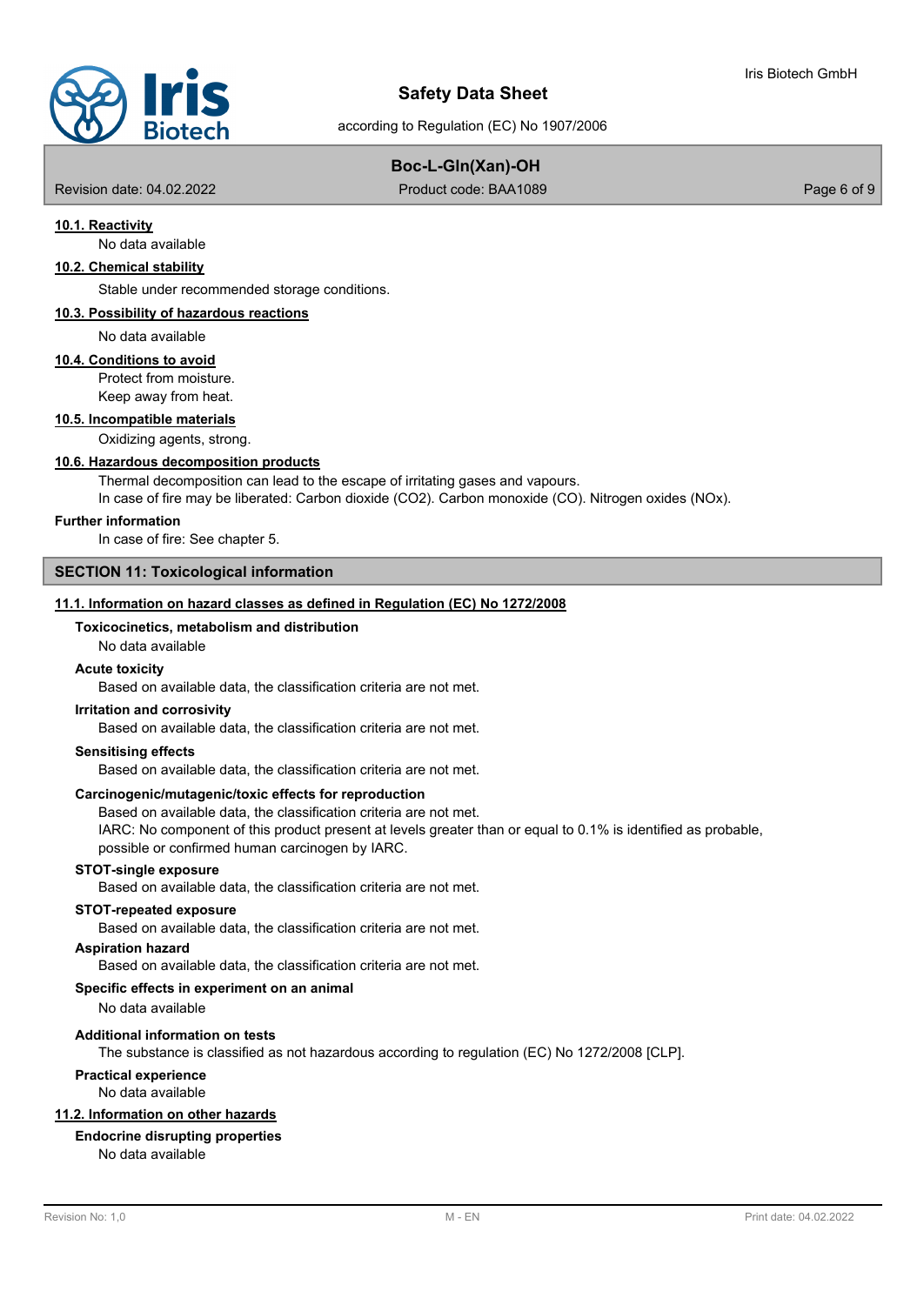according to Regulation (EC) No 1907/2006

# **Boc-L-Gln(Xan)-OH**

Revision date: 04.02.2022 **Product code: BAA1089** Page 7 of 9

## **Further information**

RTECS: No data available

Caution! To the best of our knowledge the toxicological properties of this material have not been thoroughly investigated. Other dangerous properties can not be excluded. Handle in accordance with good industrial hygiene and safety practice.

## **SECTION 12: Ecological information**

## **12.1. Toxicity**

No data available

## **12.2. Persistence and degradability**

No data available

## **12.3. Bioaccumulative potential**

## No data available

**12.4. Mobility in soil**

No data available

## **12.5. Results of PBT and vPvB assessment**

This substance does not meet the PBT/vPvB criteria of REACH, annex XIII.

PBT/vPvB assessment not available as chemical safety assessment not required/not conducted.

## **12.6. Endocrine disrupting properties**

This substance does not have endocrine disrupting properties with respect to non-target organisms.

No data available

## **12.7. Other adverse effects**

Warning - substance not yet tested completely.

## **Further information**

Avoid release to the environment.

## **SECTION 13: Disposal considerations**

## **13.1. Waste treatment methods**

## **Disposal recommendations**

Dispose of waste according to applicable legislation. Consult the appropriate local waste disposal expert about waste disposal. Handle contaminated packages in the same way as the substance itself.

## **Contaminated packaging**

Wash with plenty of water. Completely emptied packages can be recycled.

## **SECTION 14: Transport information**

| Land transport (ADR/RID)<br>14.2. UN proper shipping name:         | No dangerous good in sense of these transport regulations. |
|--------------------------------------------------------------------|------------------------------------------------------------|
| Inland waterways transport (ADN)<br>14.2. UN proper shipping name: | No dangerous good in sense of these transport regulations. |
| Marine transport (IMDG)<br>14.2. UN proper shipping name:          | No dangerous good in sense of these transport regulations. |
| Air transport (ICAO-TI/IATA-DGR)<br>14.2. UN proper shipping name: | No dangerous good in sense of these transport regulations. |
| 14.5. Environmental hazards                                        |                                                            |
| ENVIRONMENTALLY HAZARDOUS:                                         | No                                                         |
| 14.6. Special precautions for user<br>No information available     |                                                            |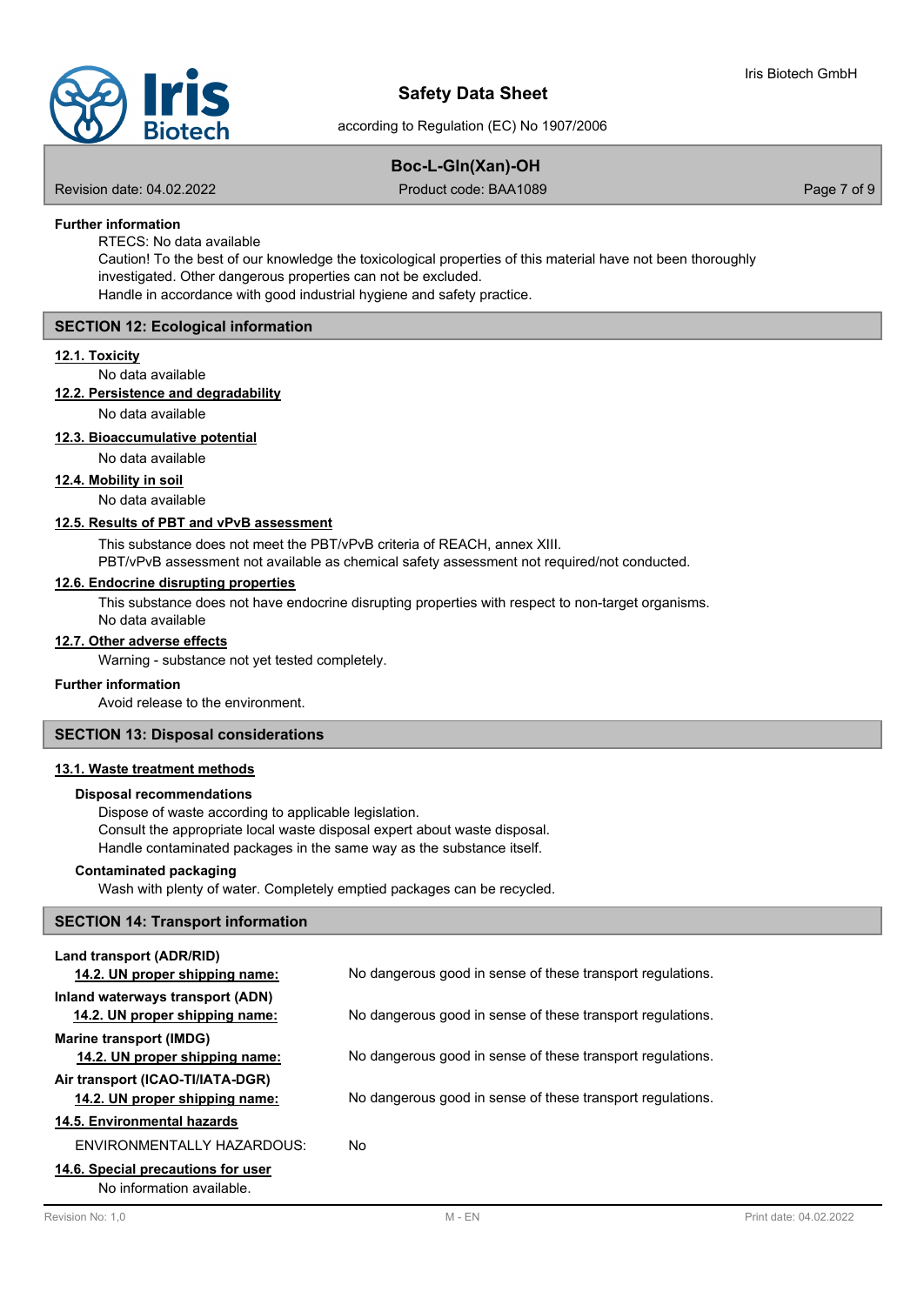

according to Regulation (EC) No 1907/2006

## **Boc-L-Gln(Xan)-OH**

Revision date: 04.02.2022 **Product code: BAA1089** Page 8 of 9

## **14.7. Maritime transport in bulk according to IMO instruments**

not applicable

## **SECTION 15: Regulatory information**

## **15.1. Safety, health and environmental regulations/legislation specific for the substance or mixture**

#### **EU regulatory information**

Information according to 2012/18/EU (SEVESO III): Not subject to 2012/18/EU (SEVESO III)

#### **Additional information**

Safety Data Sheet according to Regulation (EC) No. 1907/2006 (REACH)

#### **National regulatory information**

Water hazard class (D):  $\qquad \qquad 3$  - highly hazardous to water

## **15.2. Chemical safety assessment**

For this substance a chemical safety assessment has not been carried out.

## **SECTION 16: Other information**

## **Abbreviations and acronyms**

ADR: Accord européen sur le transport des marchandises dangereuses par Route (European Agreement concerning the International Carriage of Dangerous Goods by Road) IMDG: International Maritime Code for Dangerous Goods IATA: International Air Transport Association GHS: Globally Harmonized System of Classification and Labelling of Chemicals EINECS: European Inventory of Existing Commercial Chemical Substances ELINCS: European List of Notified Chemical Substances CAS: Chemical Abstracts Service LC50: Lethal concentration, 50% LD50: Lethal dose, 50% CLP: Classification, labelling and Packaging REACH: Registration, Evaluation and Authorization of Chemicals GHS: Globally Harmonised System of Classification, Labelling and Packaging of Chemicals UN: United Nations CAS: Chemical Abstracts Service DNEL: Derived No Effect Level DMEL: Derived Minimal Effect Level PNEC: Predicted No Effect Concentration ATE: Acute toxicity estimate LL50: Lethal loading, 50% EL50: Effect loading, 50% EC50: Effective Concentration 50% ErC50: Effective Concentration 50%, growth rate NOEC: No Observed Effect Concentration BCF: Bio-concentration factor PBT: persistent, bioaccumulative, toxic vPvB: very persistent, very bioaccumulative RID: Regulations concerning the international carriage of dangerous goods by rail ADN: European Agreement concerning the International Carriage of Dangerous Goods by Inland Waterways (Accord européen relatif au transport international des marchandises dangereuses par voies de navigation intérieures) EmS: Emergency Schedules MFAG: Medical First Aid Guide IATA: International Air Transport Association